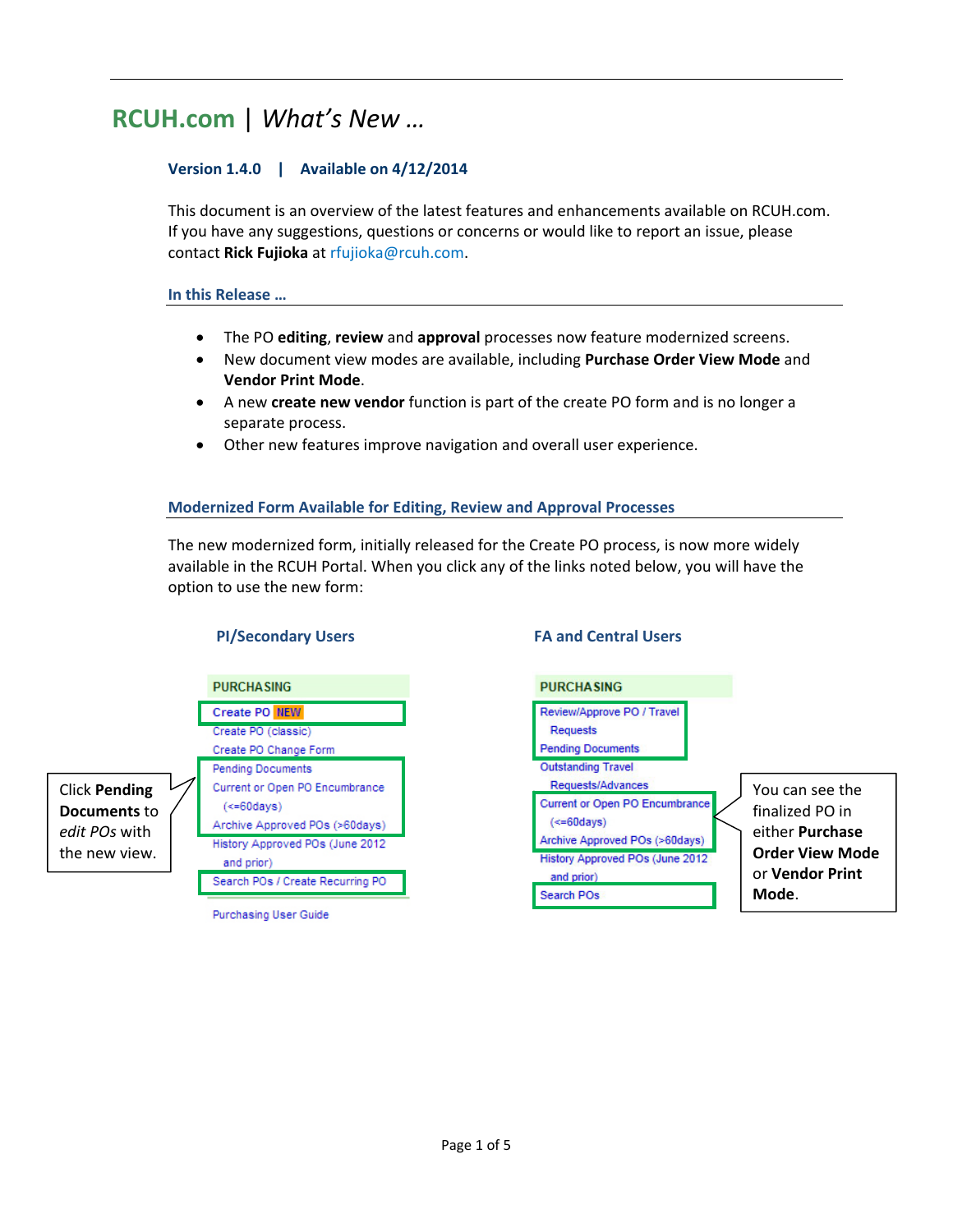In the example below, both links take you to the same PO, but the new form gives you the *modernized view with more features.*

| <b>PURCHASING</b>             | <b>PAYMENTS</b><br><b>FAST-TRACK</b>        | <b>ACCOUNTING/REPORTING</b> |                       | <b>HUMAN RES./PAYROLL</b>   | <b>HELP</b> | <b>POLICIES &amp; PROCEDURES</b> | <b>NR VENDORS</b>          |
|-------------------------------|---------------------------------------------|-----------------------------|-----------------------|-----------------------------|-------------|----------------------------------|----------------------------|
| <b>[BACK TO RCUH PORTAL ]</b> | [LOGOUT]                                    |                             |                       |                             |             |                                  |                            |
|                               | <b>Review/Approve Purchase Requisitions</b> |                             |                       |                             |             |                                  |                            |
| <b>44 PREVIOUS</b>            | END <sup>H</sup><br>NEXT <sup>I</sup>       |                             |                       |                             |             |                                  |                            |
| PO Number $\div$              | T ▲                                         | Project # -                 | <b>Vendor Name</b>    |                             |             | <b>Amount</b>                    | FO Staff -                 |
| Z10055935                     | PO Beta Form                                | <b>Various</b>              |                       | <b>FOSTER, RUTH SHIROMA</b> |             | \$24.00                          | John Mahalo                |
| 1055758                       | PO Beta Fon                                 | 4500594                     |                       | UH ITS SITE LICENSE OFFICE  |             | \$120.00                         | Naomi Fujita               |
| Current                       | <b>New</b>                                  |                             | HARA, ARNOLD H        |                             |             | \$0.00                           | JODIE ONAGA/PATTREEYA BECK |
|                               | PO Beta F<br>PO View                        | 97                          |                       | <b>Volunteers for Peace</b> |             | \$3,875.00                       | Gayle Yamashita            |
| PO View                       |                                             |                             | <b>CHIANG, STEVEN</b> |                             |             | \$0.00                           | Gayle Yamashita            |
| Z10055515                     | Τ                                           | various                     | <b>CHIANG, STEVEN</b> |                             |             | \$0.00                           | Gayle Yamashita            |
| Z10055480                     | PO Beta Form                                | 6100713                     |                       | KA'U LEARNING ACADEMY       |             | \$496.95                         | Priscilla Wong             |
| 710055403                     | PO Beta Form                                | 6100853                     |                       | ALAMO RENT A CAR            |             | \$45.20                          | <b>CINDY</b>               |

# This is an example of a submitted PO in the modernized view:

#### [BACK TO RCUH PORTAL] [LOGOUT]

#### RCUH Purchase Requisition beta

| Login Name                                                   | <b>CTAHR ALL</b>                                    |                           | Date                  | 03/27/2014                               | Purchase Order No.                   | Z10023698    |  |
|--------------------------------------------------------------|-----------------------------------------------------|---------------------------|-----------------------|------------------------------------------|--------------------------------------|--------------|--|
| Project Title **                                             | Various                                             |                           |                       |                                          | Project # **                         | Various      |  |
|                                                              | Use "Various" if you want to use multiple projects. |                           |                       |                                          |                                      |              |  |
| PI Name                                                      | Various                                             | Various<br>Project Period |                       |                                          | Route to (FA)                        | <b>CTAHR</b> |  |
| Vendor Name **                                               | RUTH FOSTER SUPPLIES                                |                           |                       |                                          | Vendor Code **                       | L8962        |  |
| Vendor Address.<br>Street/PO Box, City,<br>State, Zip Code * | 1234 MAHALO WAY<br>HONOLULU, HI 96822               |                           |                       | Ship To Information<br>(Name, Address) * | 1234 Aloha Lane<br>Honolulu HI 96822 |              |  |
| Ship Via                                                     | Local Delivery                                      |                           | Ship Via Instructions |                                          |                                      |              |  |
| Delivery Required By                                         |                                                     |                           | <b>Discount Terms</b> |                                          | Quotation No.                        |              |  |
| Direct Inquiries on<br>This Order To*                        | Jane Doe                                            |                           | Phone Number          |                                          | FA Staff to Review<br>P.O. *         | Jason Doe    |  |

**HELP** 

 $**$  = required to Save  $*$  = required to Submit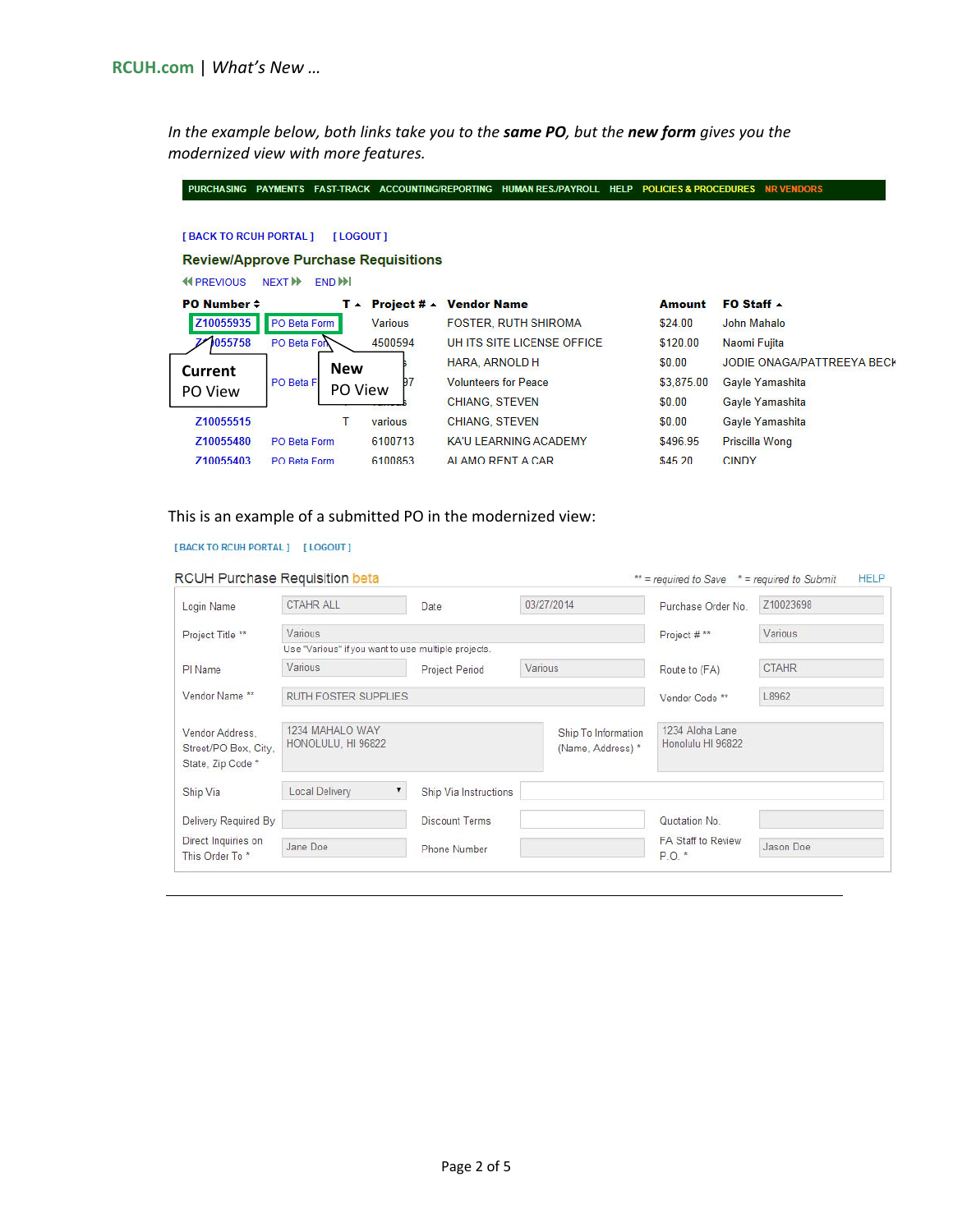### **Key Improvements for the PO Process**

#### **Create New Vendor**

In the Create PO form, you can now **Create New Vendor**. After viewing the checklist and completing the form, you will be required to include a completed W‐9 form attachment.

| Login Name               | <b>CTAHR ALL</b> | Date                                                | 03/20/2014          |
|--------------------------|------------------|-----------------------------------------------------|---------------------|
| Project Title **         |                  |                                                     |                     |
|                          |                  | Use "Various" if you want to use multiple projects. |                     |
| PI Name                  |                  | <b>Project Period</b>                               |                     |
| <i>Mandar</i> Nama **    |                  |                                                     |                     |
| <b>Create New Vendor</b> |                  |                                                     |                     |
|                          |                  |                                                     |                     |
| Vendor Address,          |                  |                                                     | Ship To Information |
| Street/PO Box, City,     |                  |                                                     | (Name, Address) *   |
| State, Zip Code *        |                  |                                                     |                     |

#### **Purchase Order View**

Request #s are now automatically provided and appear on the PO once submitted.

*After submitting your PO, you will see this screen:*

|                                      |                                    | WWW Ite Research Corporation of the University of Hawaii & CO |  |
|--------------------------------------|------------------------------------|---------------------------------------------------------------|--|
| <b>About RCUH</b><br><b>T</b> Home 1 | <b>Employment Project Services</b> | <b>News &amp; Announcements Search</b><br><b>Contact Us</b>   |  |

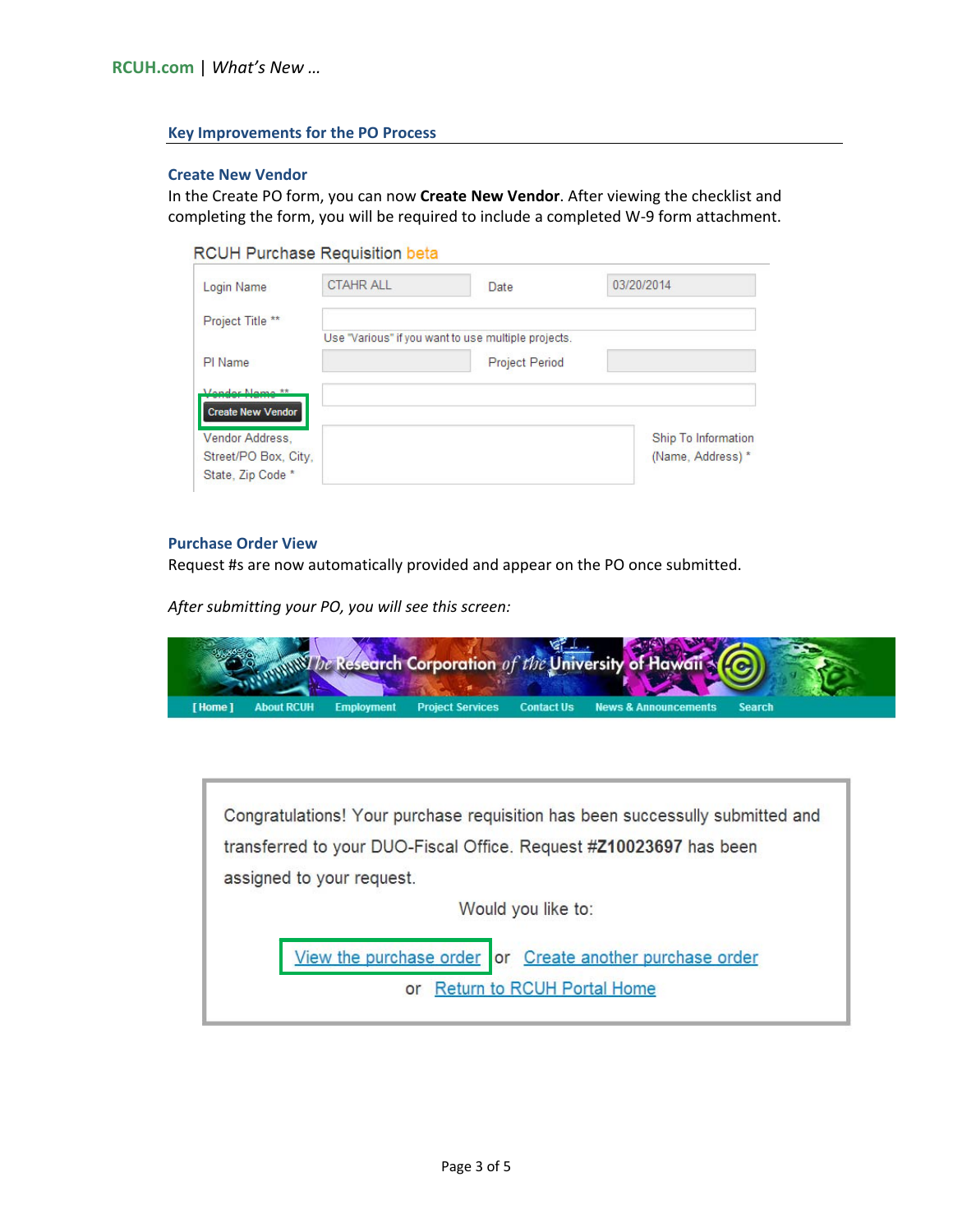#### Clicking on **View the purchase order** takes you to this screen:

| Login Name                                                  | <b>CTAHR ALL</b>                                    | Date           | 03/27/2014                               | Purchase Order No.<br>Z10023697          |  |  |
|-------------------------------------------------------------|-----------------------------------------------------|----------------|------------------------------------------|------------------------------------------|--|--|
| Project Title **                                            | Various                                             |                | Vari<br>Project #**                      |                                          |  |  |
|                                                             | Use "Various" if you want to use multiple projects. |                |                                          |                                          |  |  |
| PI Name                                                     | Various                                             | Project Period | Various                                  | Note the Purchase Order                  |  |  |
| Vendor Name **                                              | RUTH FOSTER SUPPLIES                                |                |                                          | No. is automatically given               |  |  |
| Vendor Address.<br>Street/PO Box, City,<br>State, Zip Code* | 1234 MAHALO WAY<br>HONOLULU, HI 96822               |                | Ship To Information<br>(Name, Address) * | and displayed here.<br>Honolulu HI 96822 |  |  |

#### **Other Navigation, Ease‐of‐Use Improvements**

**Pre‐filled Information** – PO forms are auto‐filled with information taken from your profile (e.g., shipping information).

**Editing POs** – When editing POs in the new screen, the \* (asterisk) means there are unsaved changes. You can **Cancel** or **Delete** the unsaved changes. After clicking **Save**, a PO message will confirm that your changes are now saved.

**Vendor Search Results** – "Max results reached" message informs when you need to refine search.

**Navigational Features** – **Cancel** button and **Back to RCUH Portal** and **Logout** links are available on the PO.